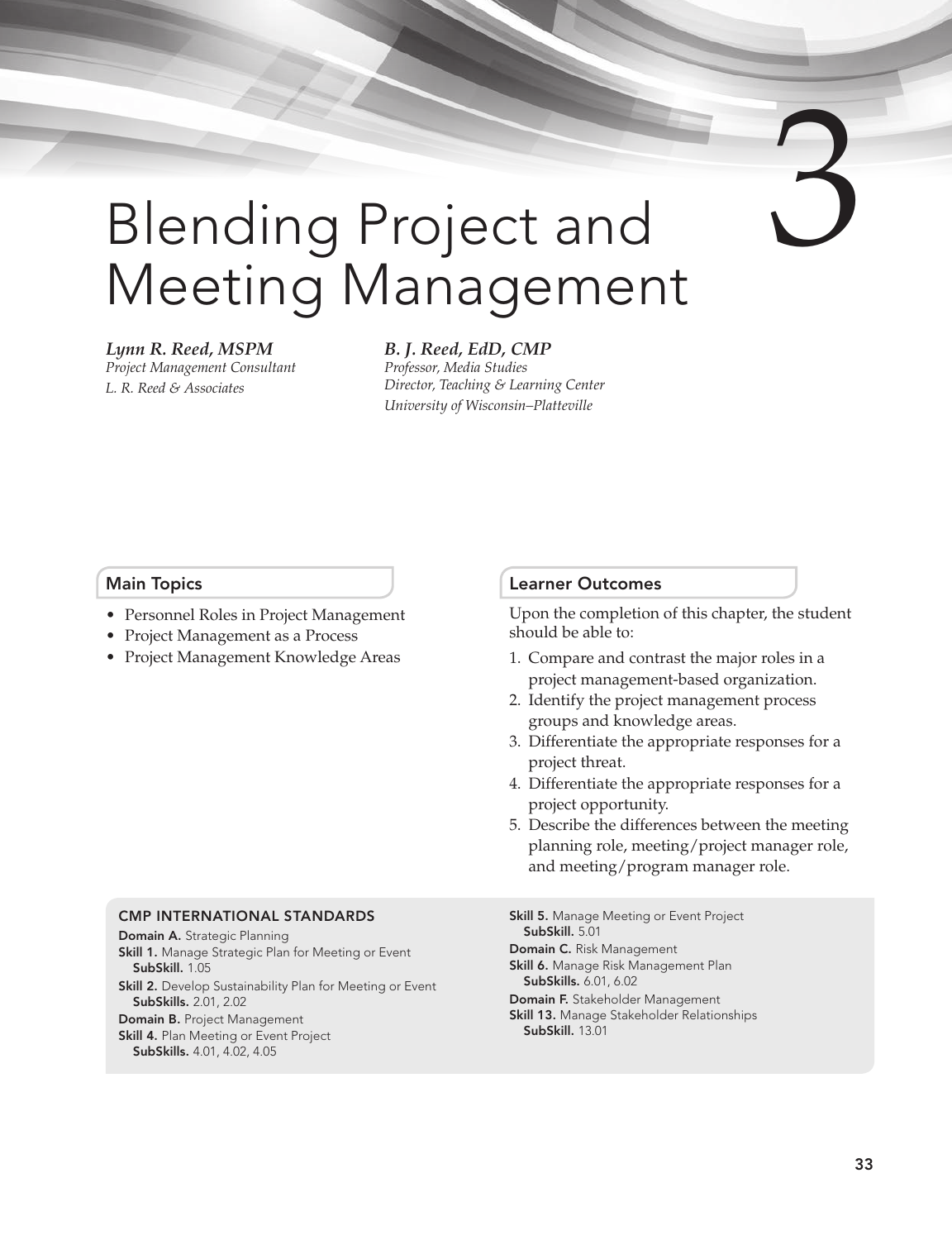## **key** points

#### Important Definitions

- • Project—A temporary and unique product, service, or initiative. From the perspective of the meetings industry, a project could be any meeting or event.
- Project management-The process of planning, organizing, directing, and controlling resources for a project.



**Project management (PM)** is a business tool, process, and career path. Based on the systems theory of organizational structure ("The Center," 2014), PM provides a roadmap for collaboration, communication, and action across the organization for successful **project** development, implementation, and evaluation. "Project," in this context, could be an item, a collection of items, an activity, or even an initiative. **Project managers** lead a **project team** and work in health care, manufacturing, government, insurance, higher education, construction, information technology, and many other fields. Virtually any enterprise of sufficient size can utilize the expertise of a project manager.

In comparison to the meetings industry, which has a significant historical presence, PM is relatively new and is used primarily as a tool and formal process to enhance meeting success. Worldwide, the premiere organization for PM is the Project Management Institute (PMI); it has published a text on PM principles, techniques, and tools, known as the *Project Management Body of Knowledge* (*PMBOK® Guide,* 2013). PMI also provides numerous conferences for professional development and certifications for aspiring and current project managers.

In some cases, a meeting professional serves as project manager, but that is not true for all meetings. The meeting professional in an association, for instance, might rely on a volunteer planning committee, i.e., key external stakeholders, for the annual meeting and convention, while the project manager organizes the various department managers, i.e., key internal stakeholders, who have a significant investment in the meeting's success. The purchasing (or procurement), accounting, membership, public relations and/or marketing, human resources, travel, and risk management departments for the association would have a significant investment of time, employees, and other resources.



# Personnel Roles in Project Management

Project managers utilize various tools and techniques to accomplish project goals and objectives. A key responsibility is to lead the project team, usually consisting of other department managers who have direct influence on project success. The project manager is responsible for aligning the strategic project outcomes with those set by the various departments, and must ensure those outcomes align with the organization's mission and goals. When the enterprise is large enough, multiple project managers work for a **program manager**, who oversees many activities that fit into a specific domain, e.g., multiple meetings held around the country for regional chapters of an association, or sales meetings held in multiple locations for the large enterprise. The **portfolio manager** is next in this business hierarchy, where a specific manager oversees multiple programs and projects that seem independent, yet are connected by their role in fulfilling an organization's goals.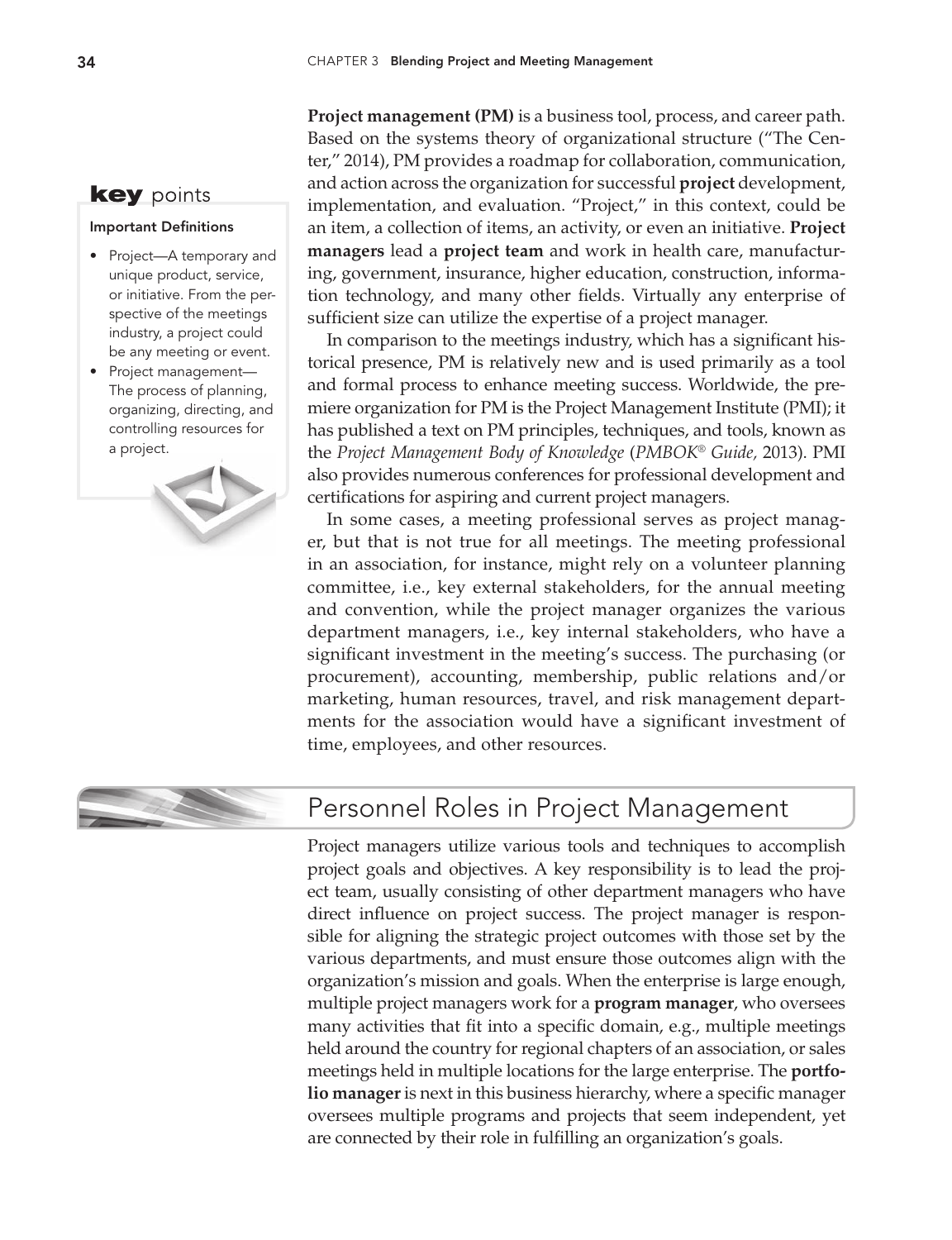For example, in a large university, a strategic goal might be to foster inclusiveness, as well as diverse opinions and knowledge. The portfolio could include a project in student affairs that encourages international students to network with their local hosts, a program from the chief diversity officer that helps train professors on inclusiveness techniques, and a review of events across campus that have a variety of participants, e.g., homecoming.

In the meetings industry, PCMA might have a strategic goal of establishing itself as a premier meetings organization in higher education. A project for that goal would be the development of this book. Another project would be the development of partnerships with universities offering meeting-management degree programs. Additionally, the Convening Leaders meeting each January could be added to the portfolio as well as various member services. The portfolio manager evaluates the various initiatives and determines if the initiatives are taking PCMA in the right direction for achieving this strategic goal.

Enterprises are characterized by infinite variety so a strict description of terms like "meeting professional" or "project manager" is difficult. Since the PM discipline evolved from different fields (e.g., engineering) than the meetings in-

dustry (the health care field was an early adopter of meeting management principles), the roles and tools that each discipline uses have unique titles but overlap in function. Depending on the size of the organization, a meeting professional could supervise multiple meeting professionals or have a "hands-on" function in the project. In this case, the meeting professional does not hold the same position as a project manager. In other words, a meeting professional could be the equivalent of a portfolio, program, or project manager (see Figure 3.1). On one end of the spectrum, someone is handling logistical planning, e.g., blocking hotel rooms, while another person handles policy development, e.g., creating internal policy that guides purchasing decisions. In the small organization, this could be one person.



FIGURE 3.1 Meeting Planners, Project Managers, and Program Managers The definitions for some terms in this chapter are not universally accepted, but the definitions do provide one perspective on project management and how it relates to the meetings industry.

# Project Management as a Process

When an enterprise uses the principles of PM, the process flows across the project's lifecycle. The basic structure of the lifecycle is: starting, planning, doing, and ending. During all points of the project's lifecycle, the project manager can use tools and techniques from the five process groups: initiating, planning, executing, monitoring/ controlling, and closing. These process groups each have predictable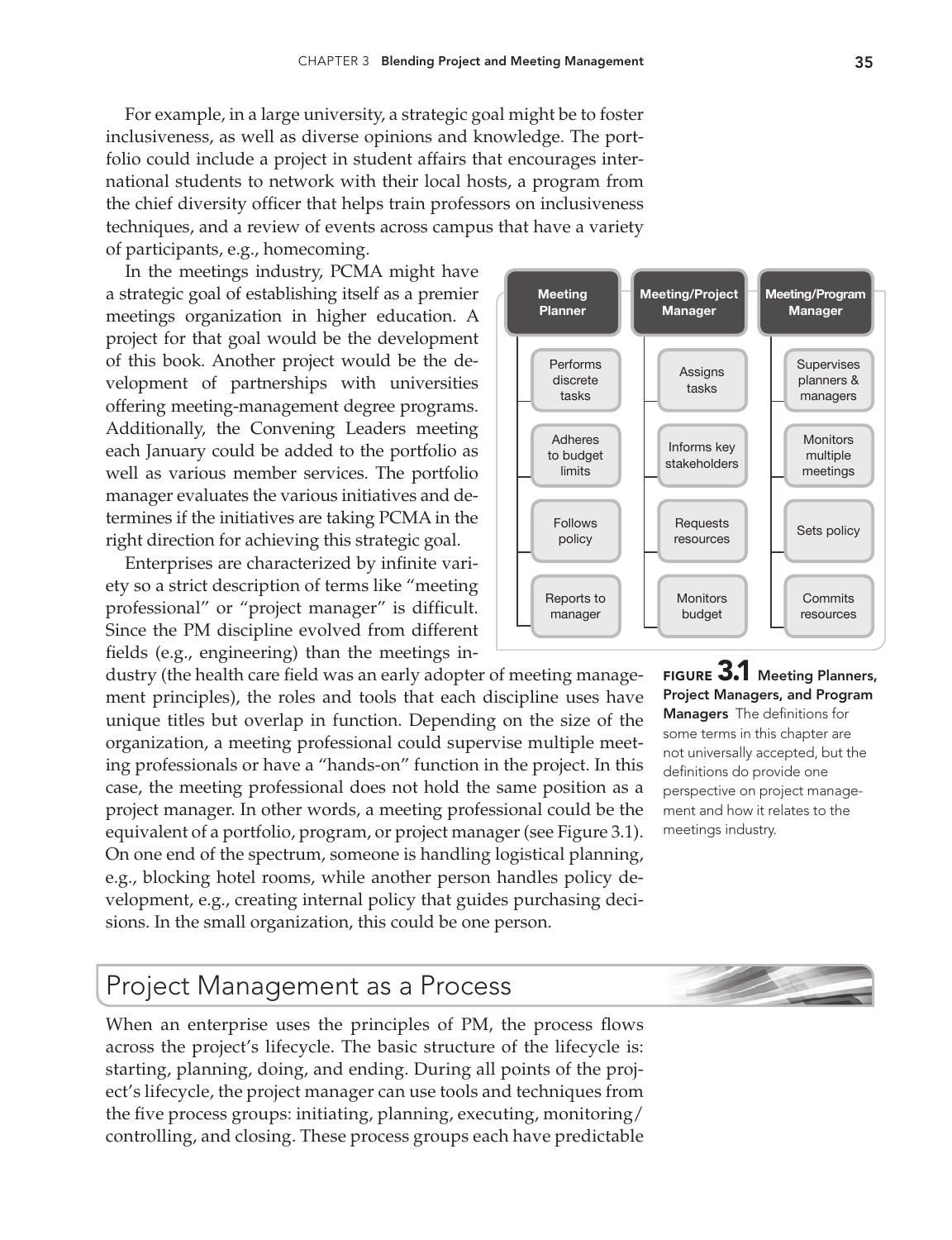## Figure 3.2 Project Management as a Process

The Project Management Institute has been instrumental in defining project management terms and suggesting best practices for the industry since 1969 (PMI, 2014).



time frames, but do not occur in a clear, consecutive order. PM is an iterative process. Often changes in the project, anticipated or not, cause shifts in tasks, timelines, or budgets. These changes require the project manager to re-evaluate all of the plans and implement new items. The PM process will identify a critical path of necessary tasks for project completion, which guides the project team throughout the project's lifecycle (see Figure 3.2).

#### **INITIATING**

In the initiating process, the organization must make a decision on the basis of incomplete data. Budget information will be estimated and quite brief. Attendance for the meeting will be estimated, based on either previous meetings that are similar or a needs analysis. PM decisions are made on the basis of facts, but in the initiating phase, those facts are fluid. The key decision made in the initiating phase is whether the meeting will occur. In this phase, the project manager develops the **project charter**, which includes basic information about the project and leads to a decision. A positive decision authorizes the project manager to commit various organizational resources to the project.

#### **PI ANNING**

Once a positive decision has been made, the planning process begins. The project manager develops the PM plan in this phase, and defines the project scope. The scope indicates what the project is, as well as what the project is not. This scope definition is imperative when the organization monitors and controls project-associated tasks. To protect valuable resources dedicated to the project, the project manager must avoid **scope creep**. Scope creep occurs when additional tasks are added to a project's plan that would result in unrelated outcomes.

An example will illustrate the concept of scope creep. A non-profit association decides to host a meeting that offers training in new Environmental Protection Agency (EPA) standards for a specific industry. The EPA will provide speakers for this event at no cost to the association. The association, though, relies on memberships to achieve its mission; therefore, the board of directors decides to use the meeting as a membership recruitment forum. Besides some ethical concerns for the EPA, which is not in the habit of endorsing one association over another, the membership drive constitutes scope creep for the project.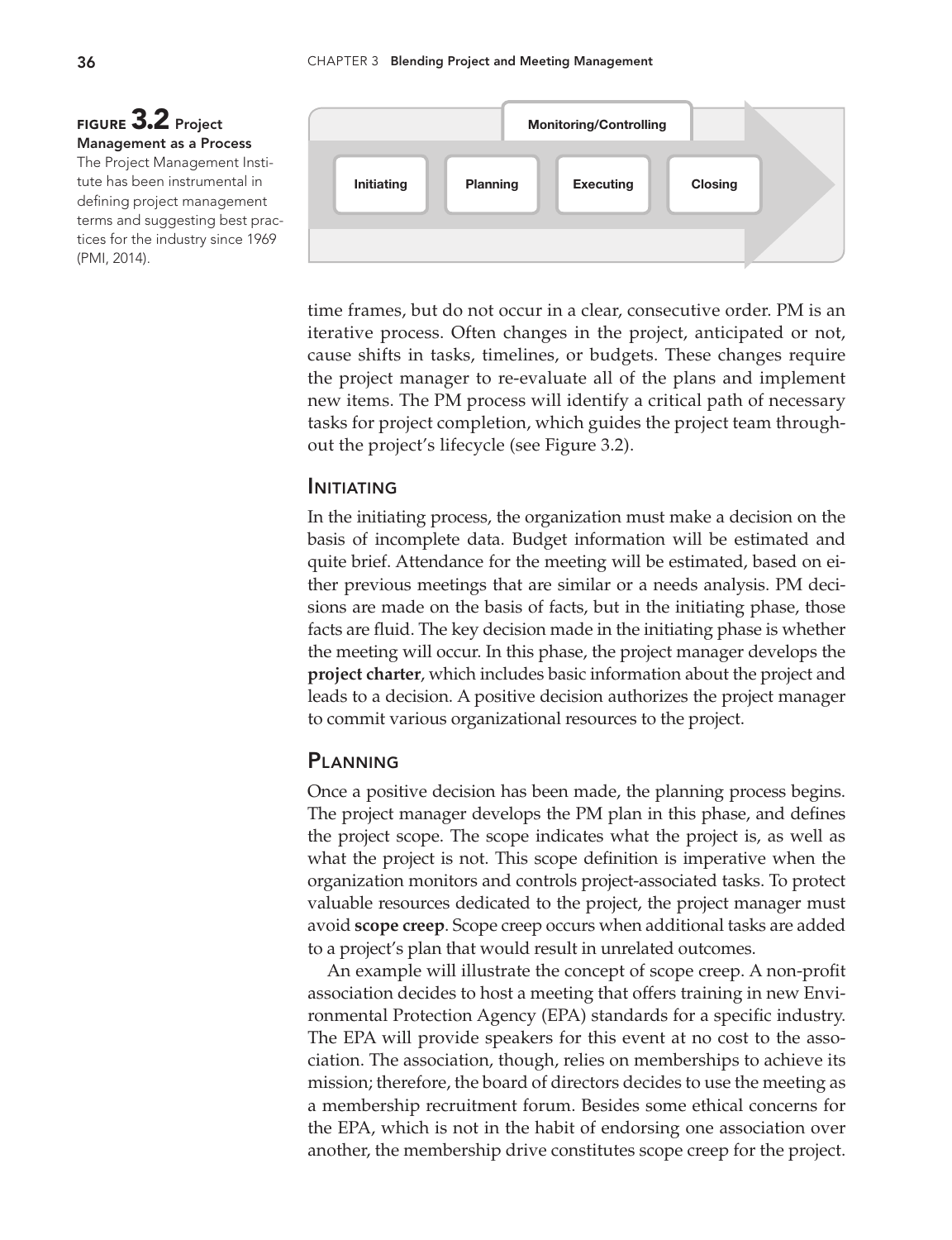## **EXECUTING**

The executing process illustrates a difference of perspective between project and meeting professionals. For the meetings industry, planning occurs constantly from the initiating phase all of the way to holding the meeting, which would be considered the executing phase. However, a project manager would consider the planning phase as strictly preparing to execute. When contracts are signed, tasks are completed (e.g., creating a website to promote the event), and costs are encountered, the project manager is in the executing phase of the project. Differences do exist between the meeting professional's perspective of the project's lifecycle and the project manager's perspective.

## Monitoring/Controlling

The project manager and project team are given responsibility for monitoring and controlling resources throughout the life of the project. Monitoring includes the collection of data in order to determine the status of assigned tasks. Controlling includes making decisions and taking steps to meet the project deadline and budget limits, as necessary. Project managers make these decisions based on the facts accumulated, so communication is critical during the monitoring/ controlling process. As mentioned previously, actions taken during this phase may result in a re-evaluation of the various plans (scope, time, and risk), updates in the documentation, and new tasks being created and assigned.

## **CLOSING**

Projects must be concluded, and the closing process is handled with the same attention to detail and data collection used throughout the previous processes. Closing for project managers is similar to the post-convention tasks encountered by meeting professionals, e.g., paying bills, thanking attendees, and conducting evaluations. In this phase, the project manager will find the **post-event report (PER)** provided by the Convention Industry Council (CIC) to be a helpful tool ("APEX Post-Event," 2005). The project manager would include a section known as "lessons learned," which explains unique aspects of the meeting and what the project team recommends for future meetings of this type.

## Identifying the Process Group

Since the project lifecycle is both unique to the project and fluid up to a point, members of the project team can find themselves in different phases of the lifecycle at different times (see Figure 3.3, p. 38). If the project team consists of managers from offices such as procurement, travel, risk, and member services, the procurement manager could be working on strategic contract negotiations with an accom-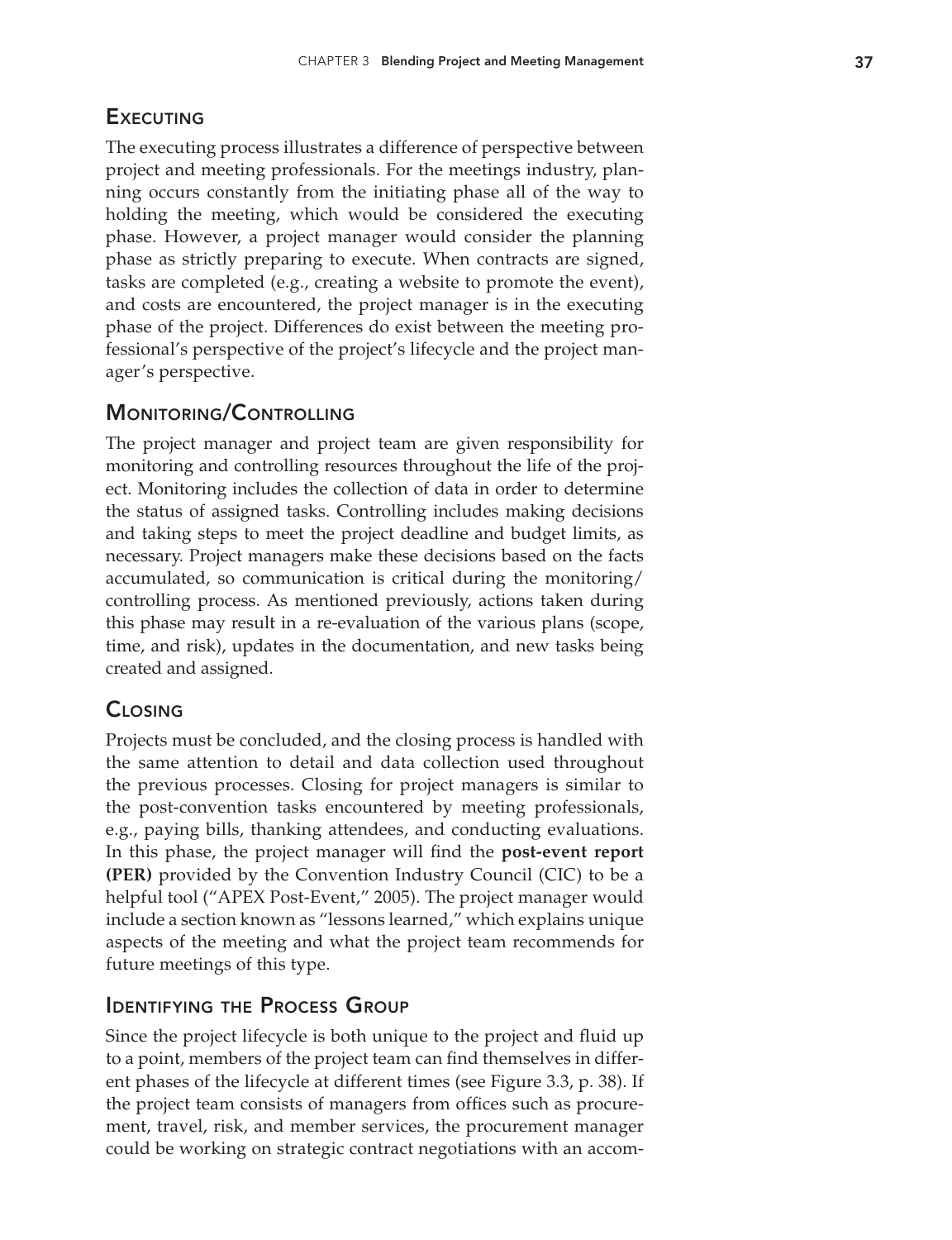



modation provider, i.e., executing, while the director of member services is determining the appropriate type of speakers, i.e., planning, and the risk manager is waiting for more information so the process of determining response preferences to threats or opportunities can begin, i.e., initiating.

The project lifecycle phases, then, are defined in terms of which tasks occur, not in terms of when a phase begins and ends. The project manager communicates effectively with team members to monitor what tasks are necessary to project success, when they need to be started/concluded, and by whom they need to be done. Because PM has evolved to handle complex projects across many disciplines, the process is robust as well as flexible—the management process must fit the temporary and unique needs associated with a specific project. In this way, project management is a useful approach to organizing a complex meeting.



# Project Management Knowledge Areas

PMI has identified knowledge areas for its discipline, just as the meetings industry has done through the CIC's Certified Meeting Professional Standards (CMP-IS), which is used as a guide for the compilation of this text. Some of these knowledge areas overlap between the disciplines (see Figure 3.4). The knowledge areas for PM as defined by PMI are *integration, scope, time, cost, quality, human resource, communication, risk, procurement,* and *stakeholder management* (*PMBOK*®, 2013).

All of these areas have specific inputs (the information and/or resources required to complete tasks or documentation), tools, techniques, and outputs (plans and documentation). Each knowledge area uses basic business skills, as well. Setting objectives and key performance indicators are necessary steps the project team will complete across the knowledge areas.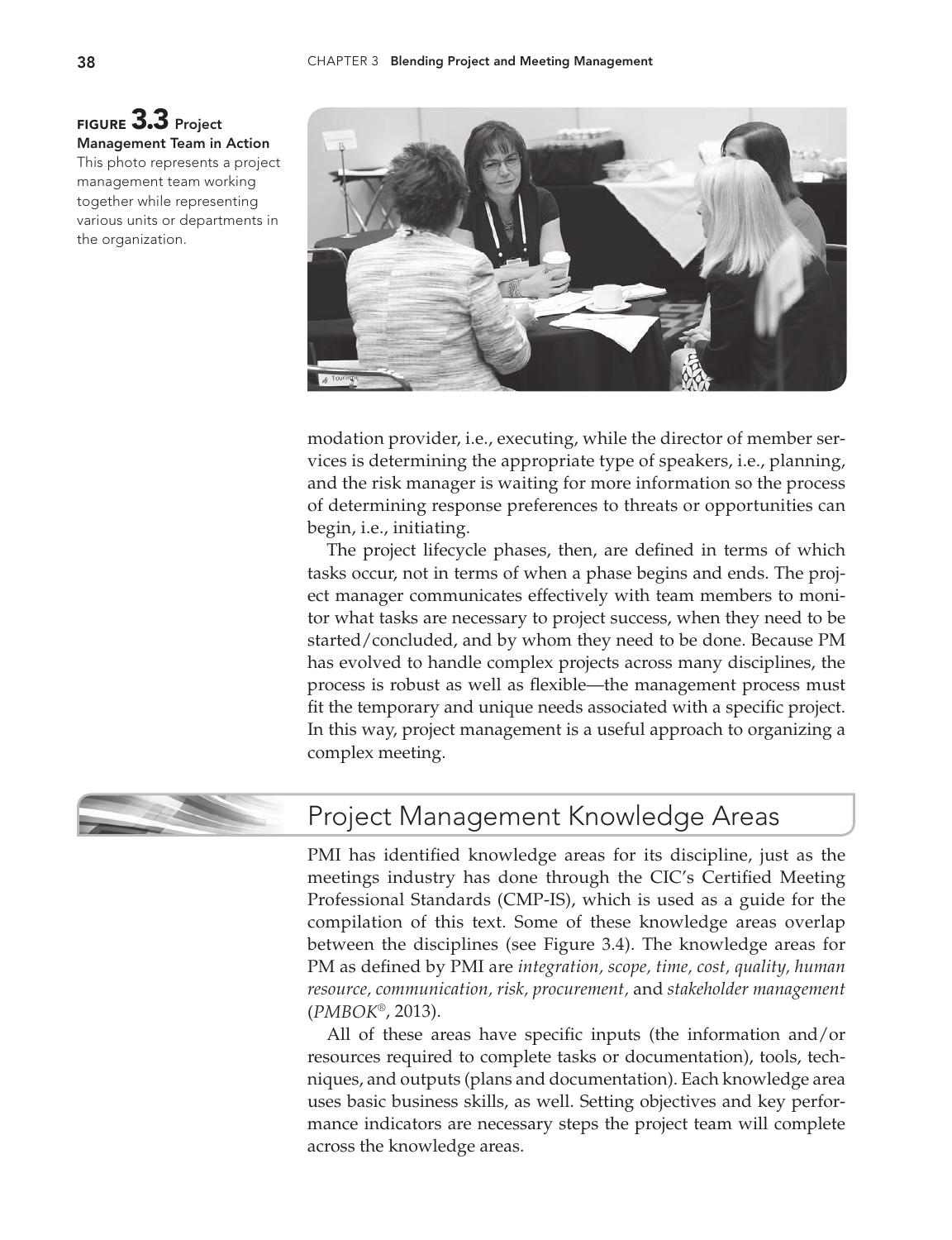

Figure 3.4 Project Management Knowledge Areas The project management discipline has identified 10 knowledge areas that define project management practice. This is an evolving discipline, so emerging knowledge areas are anticipated (*PMBOK*®, 2013).

Strategic management principles suggest that the project team will maximize the use of resources and outcomes. In other words, the project team must use critical analysis to determine if this application of resources is appropriate to the organization and preferred project outcomes, or if those same resources could be utilized more productively elsewhere.

## PROJECT INTEGRATION MANAGEMENT

Typically, a project begins with a project charter. This may be a formal process in some enterprises where a committee or enterprise leader makes a declaration that the project will be undertaken. This project charter authorizes the project manager to start the project and commit enterprise resources to the project. Resource limits may be set at this point, but they are usually preliminary estimates, rather than specific line items for budgeting purposes. The integration of resources across the enterprise is completed through the PM plan, which springs from the project charter.

## Project Scope Management

The project manager will be required to define the project scope. This step is critical to successful project completion, because it helps set limits to resource commitment and utilizes project objectives to guide the project lifecycle phases. In the scope management area, the project team will create a **work breakdown structure (WBS)**, which identifies tasks and creates a framework for a timeline or schedule (which is found in Project Time Management) for each of the identified tasks. In addition, the WBS will suggest who will be responsible for task completion and in what order tasks have to be completed.

## Project Time Management

The project manager is responsible for developing the project schedule, which can be a complex endeavor. Once all key internal stakeholders have been identified, the project manager must determine when each



#### Example of Task List for Work Breakdown Structure

- **Registration**
- • Audiovisual
- **Exhibition**
- **Marketing**
- • Risk management
- • Onsite management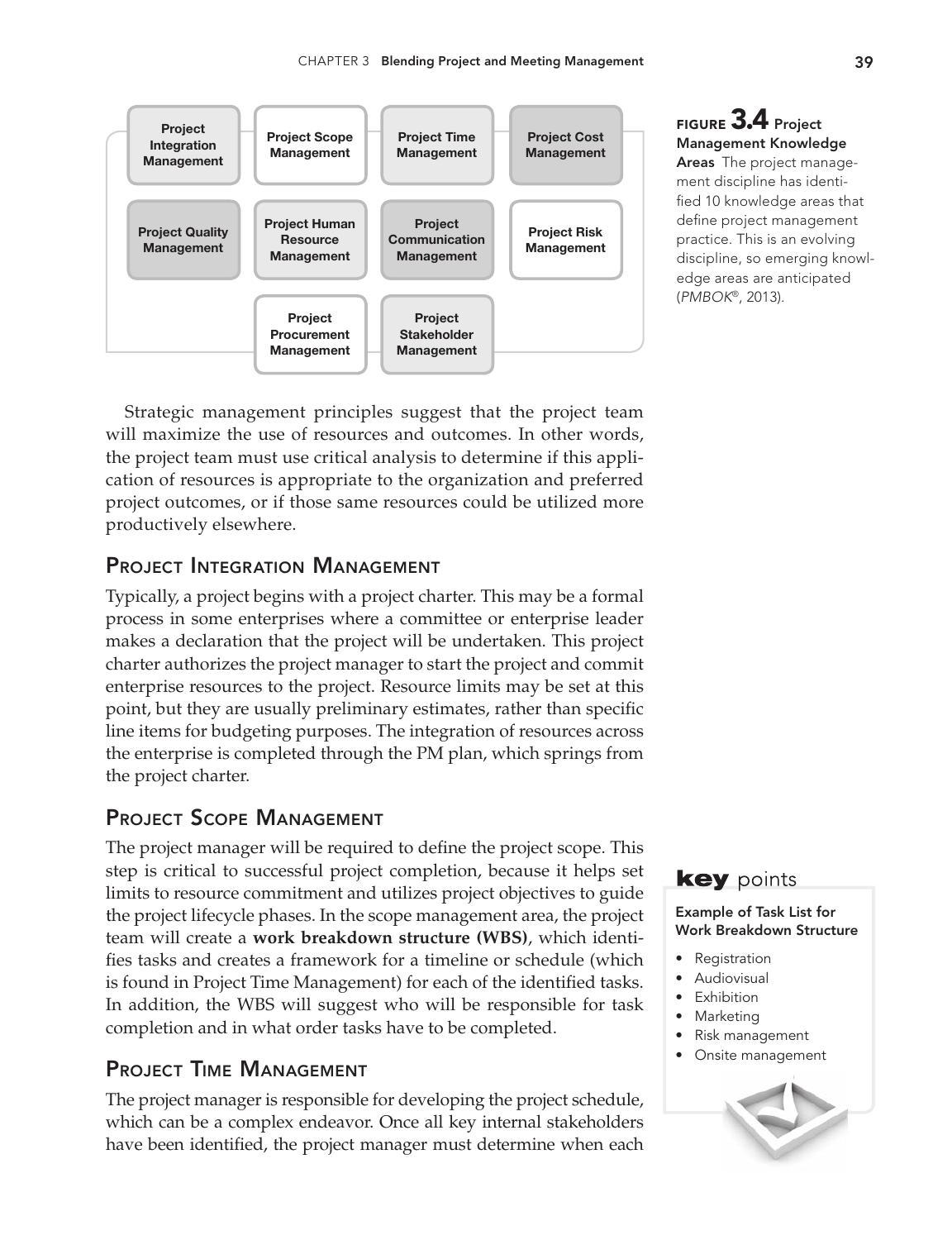department needs resources, who is in charge of each task, which tasks are independent of others, and when tasks are co-dependent. All of this is charted carefully to maximize the application of enterprise resources, to minimize "down" times, and to complete the project on time.

An example illustrates this time management challenge. In a medium-size organization, the meetings department requests that employee travel plans be completed in the first week of July for the annual meeting scheduled in mid-August. The travel department, however, is on a retreat the first week of July. They inform the project manager, who consults the schedule and determines that the travel plans must be made earlier than originally requested. However, the key internal stakeholders are extremely busy during the last week of June and suggest the first week of that month as the target date for travel plans. The travel department concurs; the project manager communicates this information to the budget manager and other members of the project team. The accounting office must make adjustments to their system, since the new target date changes when the cost for travel is encumbered—from the next fiscal year (July through June) to the current fiscal year.

Common tools to analyze the schedule and any notable variations include (but are not limited to) the Gantt chart (named after an engineer and management consultant) and program evaluation and review technique (PERT). A website has been devoted to Gantt charts, and it explains that a Gantt chart identifies required tasks, and when they must be started and concluded to meet the project deadline. A simple Gantt chart can be created in Microsoft® Excel, but proprietary software for developing PM charts is available from numerous sources, as well.

The program evaluation and review technique (PERT), created by the US Navy in the 1950s, is used to convey relationships between tasks and how tasks are scheduled. The value of PERT charting is to assist in scheduling tasks when only some of the elements of the task are known. The project manager uses formulas for finding the expected amount of time spent on a task by estimating together the least amount of time, the most amount of time, and the probable amount of time each task will take. A notable event (though certainly not the most recent) to use PERT was the 1968 Winter Olympics in Grenoble, France. PERT was used extensively to plan, implement, and assess that project. Microsoft® provides an application, known as Visio, to create PERT charts with other online apps available for this charting process.

In a digital era, most project managers report to key personnel via an Intranet. When the reporting system contains multiple charts and graphs, the project manager typically creates a **dashboard**. This could be described as an elaborate, interactive table of contents.

The critical path method (CPM) is an essential process utilized by project managers. CPM is often discussed when PERT charts are



#### Common Time Management Tools

- • Gantt chart
- • Program evaluation & review technique (PERT)
- • Critical path method (CPM)

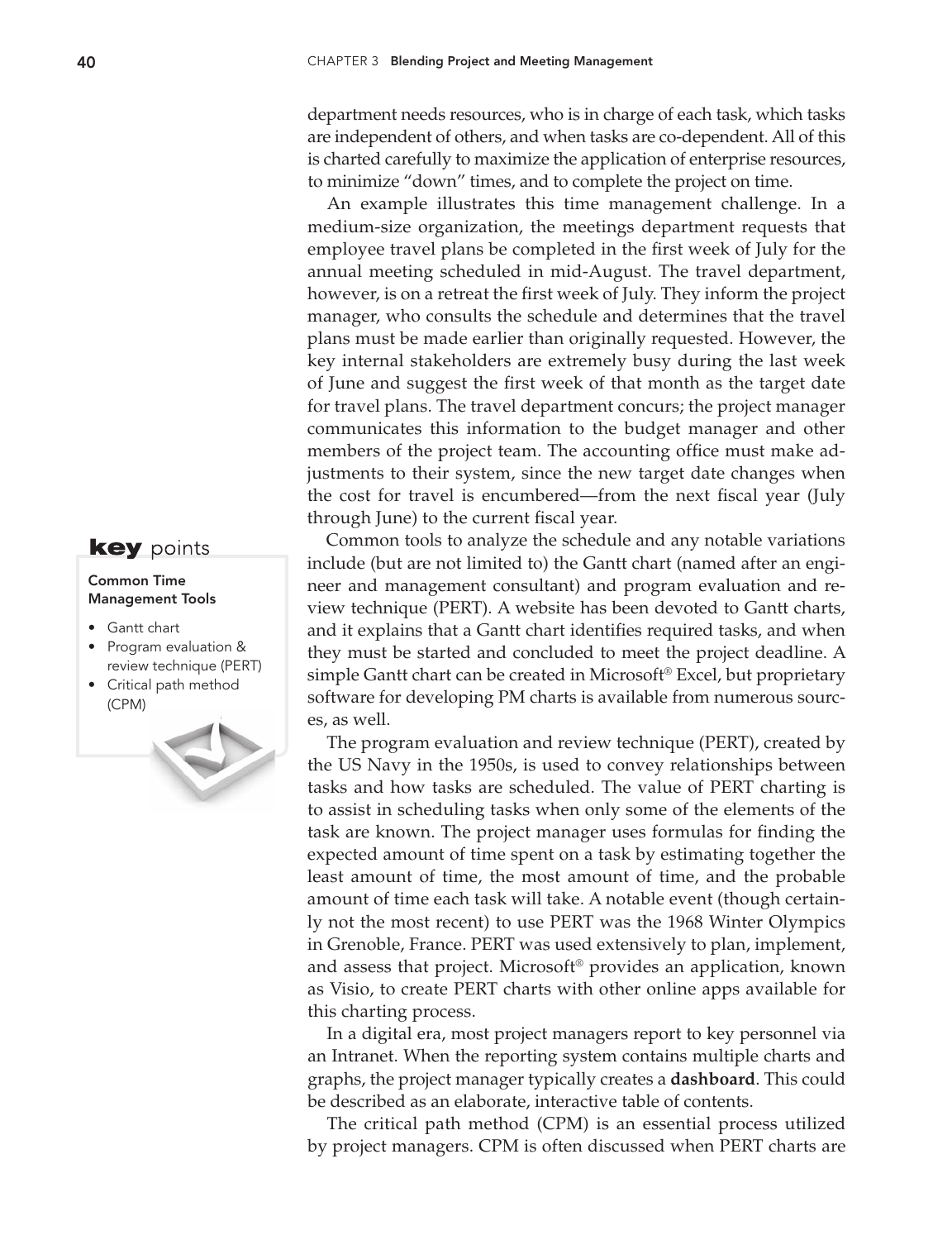

Sustainability requires the use of high-level project management skills at every stage of event planning, from initiation through implementation, monitoring, and closing. This graphic represents a classic "plan-do-check-act" environmental planning model. This model is applicable to every aspect of the meeting/event planning process, e.g., site selection, housing management, food and beverage, marketing, transportation, and exhibitor coordination. Ideally, sustainability should be integrated into the planning process and not perceived or managed as a separate activity. Meeting professionals should be encouraged to build economic, environmental, or social sustainability requirements into existing processes, e.g., templates and RFPs. Event sustainability also requires careful attention to scope, deadlines, cost, quality control, staff training and accountability, communication, risk management, procurement policies, and stakeholder management. Sustainable event management is increasingly being recognized as a vehicle for greening the supply chain and driving organizational change, as well. Onsite monitoring and post-event data collection and analysis are continuing challenges for individuals and organizations committed to sustainability. Fortunately, meeting professionals can choose from an increasing number of destinations, convention centers, hotels, caterers, and other industry suppliers who are able to provide clients with data on critical issues, e.g., waste diversion, water savings,



*—Deborah R. Popely*

and verification of sustainability performance.

mentioned, although they are also applicable to Gantt charts. The CPM provides a timeline, the tasks, and their relationships, and may evolve as the project lifecycle advances. Tasks, in other words, can be altered, shifted in time, added, or subtracted. Schedule changes, though, should go through a formal process designed to provide documentation as to why, when, and how tasks shift.

## Project Cost Management

The concept of cost management goes beyond a simple budget. The project manager must follow contract obligations, accounts payable and receivable, and the timing of cash flow throughout the project's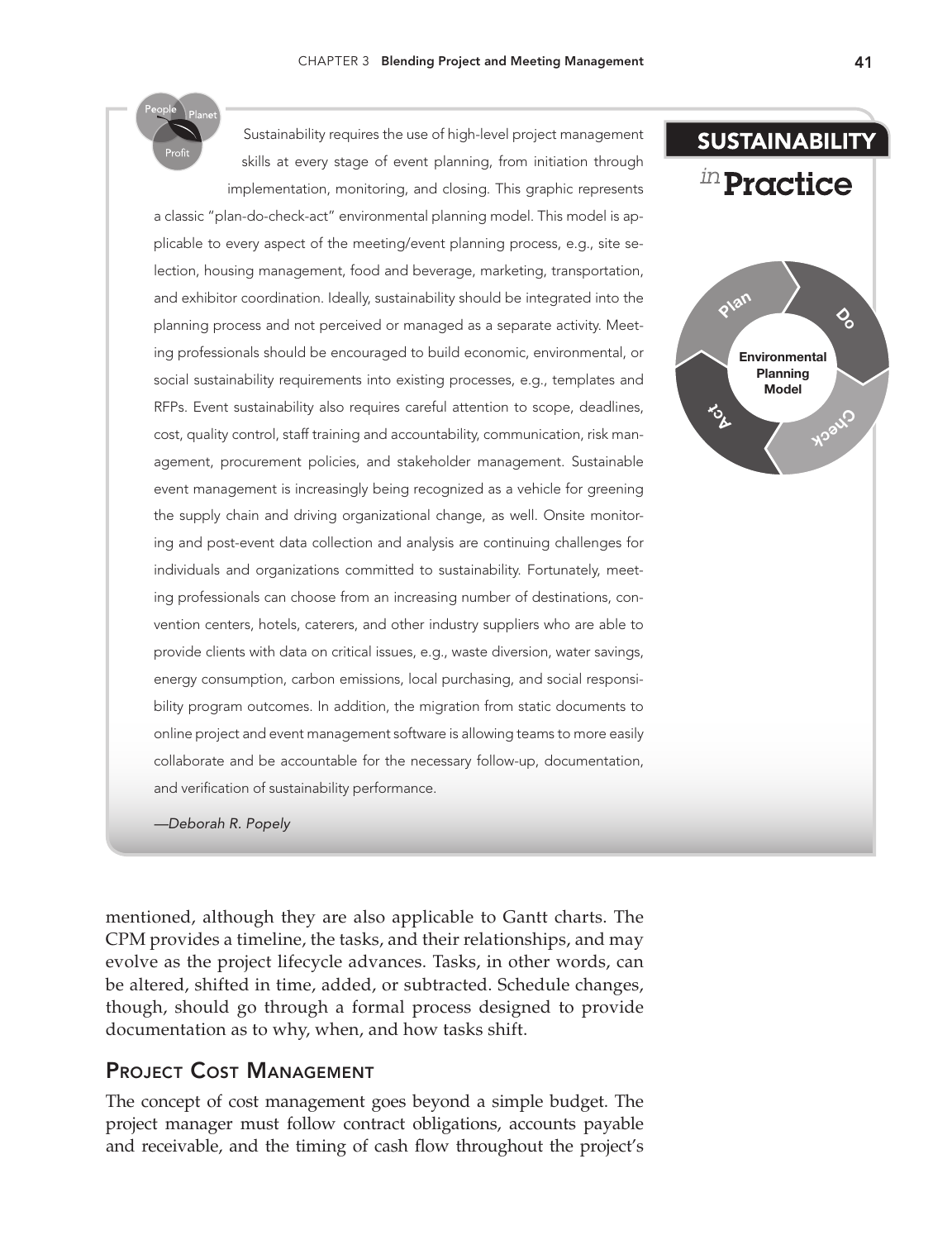lifecycle. While meeting professionals follow the budget limits, the project manager must monitor costs and revenue across multiple stakeholder groups and keep key internal stakeholders informed of any potential budget adjustments. While a meeting may exceed budget, the project manager would need to provide a sound rationale for this expenditure and items should not be a surprise to the project team.

## PROJECT QUALITY MANAGEMENT



Figure 3.5 Elements of SWOT Analysis In a SWOT analysis, the strengths and weakness represent the current situation within an organization while the opportunities and threats are external to the organization.

The American Society of Quality (ASQ) suggests that quality in an organization is based on customer satisfaction (ASQ, 2014); the International Organization for Standardization concurs in its series of publications about quality management (ISO 9000, 2005). Since most project managers oversee a project that is intended for a specific customer, satisfaction with the project outcome is of paramount importance. This parallels meeting management, but the meeting professional has multiple "customers" for a specific meeting. Therefore, meeting professionals and project managers share a focus on quality management as a process. ASQ outlines these elements in the quality management process: customer focus, employee involvement (this could be stated more broadly as "stakeholder involvement"), process orientation, integration of departments across the enterprise, systematic and strategic techniques, continual improvement, fact-based decision making, and critical communication (ASQ, 2014).

## Project Human Resource Management

The project manager is focused on a specific area in human resource management—choosing the project team and assigning tasks as needed to complete the project on time. Project managers often request specific people in the organization for the project team, which requires diplomatic skills and talent recognition. Further, the project manager may be called upon to review project team members, and these reviews are shared with the employee as well as the employee's supervisor. The human resources office is responsible for other personnel services, such as benefits and salaries. The project manager, though, is responsible for knowing when an employee is necessary for project success and which employee may be best suited for the assigned tasks.

## PROJECT COMMUNICATION MANAGEMENT

The project manager concentrates on collaboration and excellent communication within the project team and with key stakeholders. This requires numerous communication delivery methods, including email, phone calls, oral presentations, and reports. Project managers rely on numerous tools to convey complex data. Since timing is significant in organizational management, the project manager must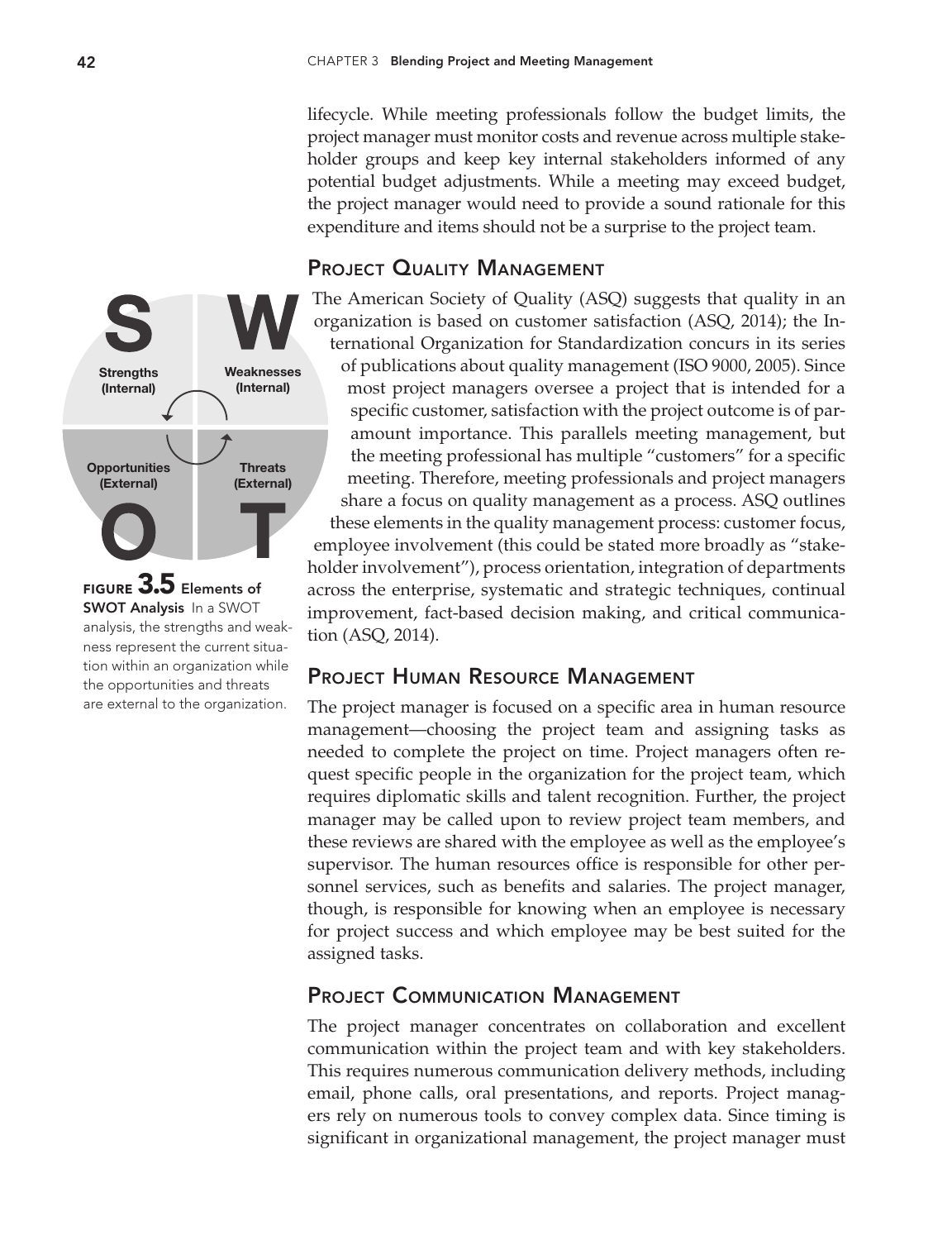quickly communicate costs and tasks, create contracts and schedules, and calculate status as needed throughout the project lifecycle.

## Project Risk Management

The concept of risk is associated with negative and positive events that impact the project's critical path or outcome. Threats and opportunities are numerous in PM, and meetings have a unique set of potential risks. For risk management, the project team will identify risks in a SWOT analysis (strengths, weaknesses, opportunities, and threats) by at least three characteristics: probability, potential damage, and resource needs as determined by how the organization responds to the risk (see Figure 3.5). SWOT analysis was developed in the 1960s during analysis of Fortune 500 companies by Albert Humphrey and the Stanford Research Institute; the process focuses on project objectives and risks that may impact the accomplishment of those objectives. It requires objective evaluation of the organization's current situation and identification of predictable events that will, if they occur, utilize organizational resources.

When a risk is categorized as a project threat, the organization has four possible responses: absorb the risk, mitigate the damage caused, transfer the damage to another party, or avoid the risk. When a risk is categorized as a project opportunity, the organization can exploit, enhance, share, or accept the risk (*PMBOK*®, 2013, pp. 344–346). The project manager is responsible for identifying potential risks, analyzing them, and making recommendations to the organization for possible responses and the potential outcomes (see Figure 3.6).

Threats to meeting success can be man-made or natural. They can be mild or catastrophic. While meetings have numerous potential threats, they also encounter opportunities that, if poorly managed, can be lost. An example will illustrate this point: Exposition A in the information technology (IT) industry hosts hundreds of exhibitors. Exposition B, hosted by a competitor, has been losing attendee numbers over the past five years, so the host cancels future expositions. This is an oppor-



#### FIGURE  $3.6$  Possible Responses to Project Threats and Opportunities Risk analysis will identify both threats and opportunities to the project and will make recommendations for organizational response, should these risks actually occur.

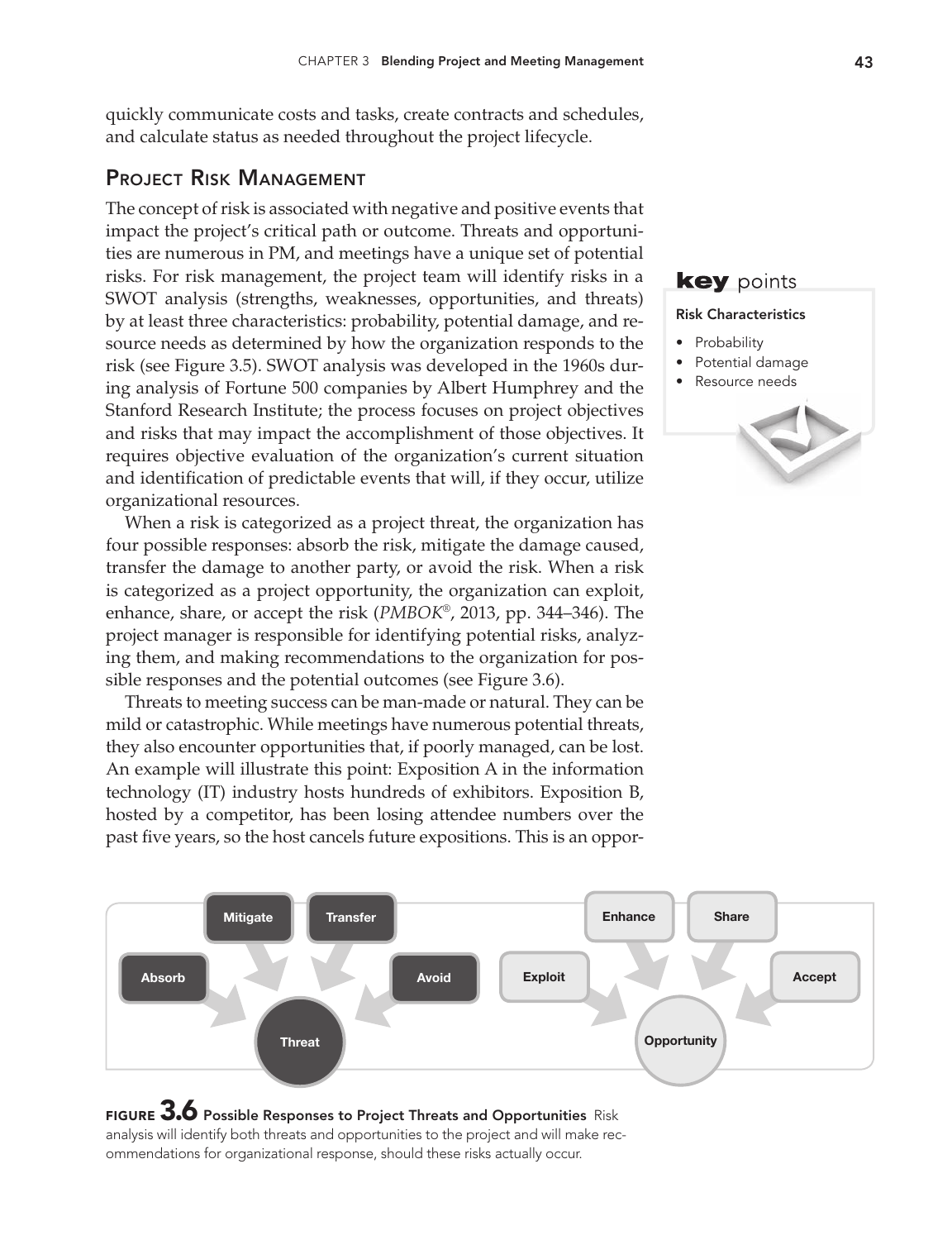tunity for the project team for Exposition A to respond strategically; e.g., contact potential exhibitors for the cancelled exposition with marketing materials for Exposition A, which is still an active project.

## PROJECT PROCUREMENT MANAGEMENT

Many organizations put procurement (or purchasing) in a specific department that not only manages day-to-day purchases and payments, but also sets policies for employees to follow. The project manager must know the policies. Procurement could set policies for travel, overnight accommodations, food, contract obligations, reimbursement processes and limits, as well as many other meeting-related resources. Part of the difficulty in procurement management is deciding when, how much, and from whom to purchase. The project manager will be responsible not only for following set policy, but also influencing policy development for the organization. Policy requirements can include any of the following and many more:

- Purchase all travel arrangements through an exclusive travel agency.
- Use tax exemption (for a non-profit association) on all allowable purchases. It is important to note that taxation exemptions are determined by local government agencies in some countries. The project manager must know the location taxation requirements as well as organizational policy.
- Provide receipts for all food purchases and provide verification of meals covered by registration fees.
- Use the lowest-priced hotel reserved by the meeting host instead of the most convenient hotel (often the "headquarters" hotel).

## Project Stakeholder Management

Two classifications of stakeholders are important to project managers when the project is a meeting: internal and external. Internal stakeholders are employees, some volunteers, and stockholders (When the company is a publicly held organization, the stockholder is a partial owner of the company). Project managers have various means to profile stakeholders, often based on interest in the project, influence on project success, and communication needs. The essential stakeholder group for project managers is the project team itself and most of the communication from the project manager will be with this group. The project manager will also focus on the organization's leadership, as well as other human resources committed to the project.

External stakeholders are typically of more concern to the meeting professional than the project manager, if these are two separate groups. External stakeholders include exhibitors, suppliers, meeting attendees, potential customers of meeting artifacts (e.g., video recordings of sessions), and many other stakeholders (such as the media).

## **key** points

#### Classification of **Stakeholders**

- Internal
- • External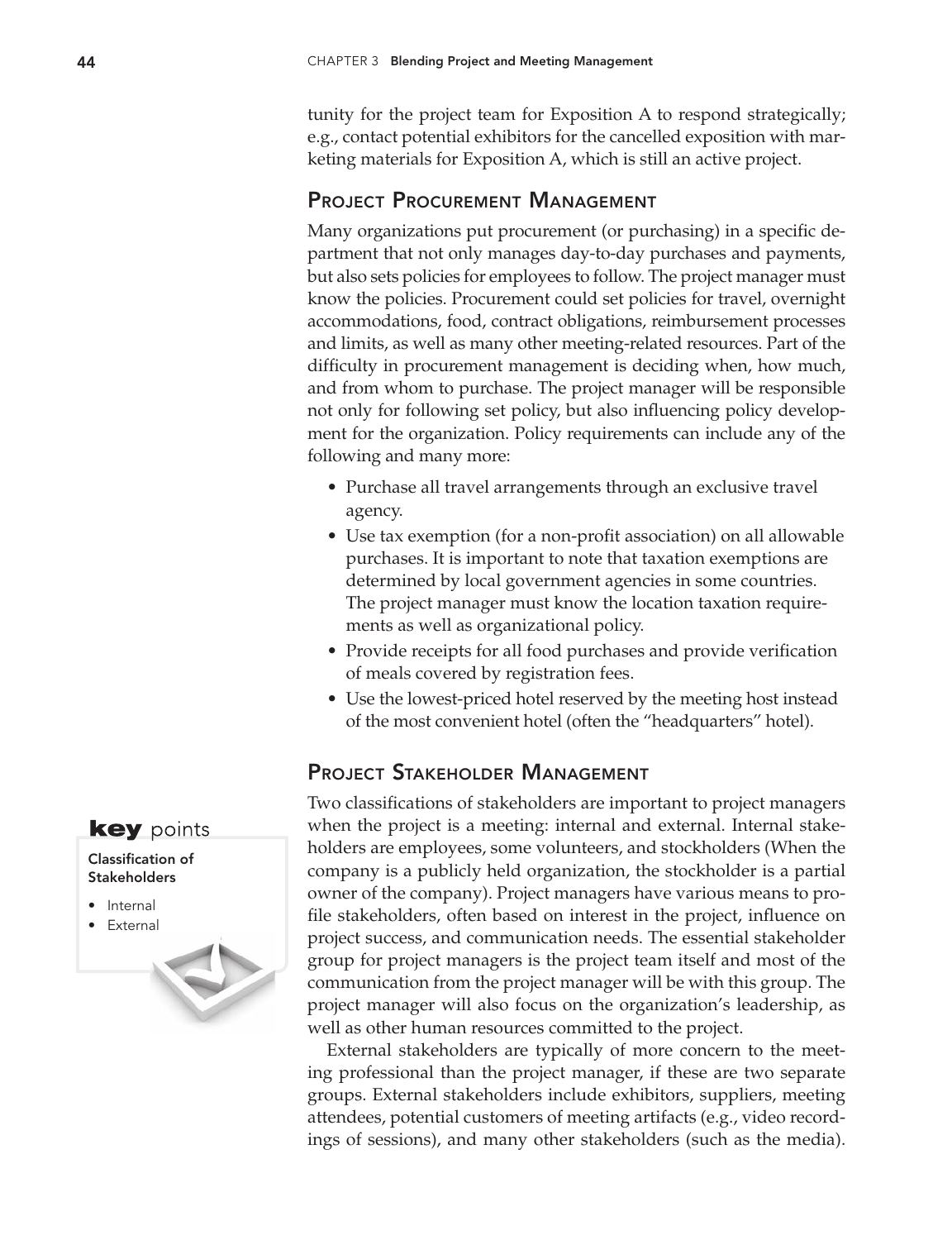You are a freelance project manager who negotiated a favorable contract to work with a government agency that is hosting a major three-day training meeting. In the contract, you agreed to performing "other necessary duties as requested" because a list of every task was not possible. You realized the agency had not planned or hosted large meetings, which is why they wanted a contract with you. Your contract was not based on hours worked but rather a flat fee, which was a concern. The meeting is just months away and you are being asked to perform basic office work that is not typical for a project manager; and now, they want you to be at the meeting. The hours worked are far more than expected. How will you handle your refusal to comply with these "other duties" and what might be the response? What kind of language would you need in future contracts to protect yourself?

The project manager, though, is less likely to be in contact with these stakeholders, unlike the meeting professional, who often knows many of these stakeholders by name. Of course, this is not a universal description of roles; external stakeholder management may be a large part of the project manager's responsibilities.

## Expanding Areas of Management

Two significant areas of concern for meeting professionals and project managers are supply chain management and change management.

**Supply chain management** Supply chain management is the global process of identifying project suppliers and their suppliers to track potential threats and opportunities in the chain. If the food and beverage supplier for a meeting, for instance, is experiencing problems with weather-related shortages for certain foods, adjusting the meeting's menus would be prudent. The meeting professional could wait for the supplier to broach this topic or be proactive and avoid the threat to a successful meeting. At times, knowing what supplies are plentiful in the chain and what supplies might experience delays, shortages, or price hikes can make a significant difference in budget management. According to *Supply Chain Management Review*, changes in recent years in the global economy have led to significant alterations in how companies select suppliers and which suppliers they select: "In order to source from China, an intermediary is hired (in Europe, probably known well, or in China, certainly less well known) who deals with an unknown supplier. The more global the supply chain becomes, and the more intermediaries between your company and the original supplier, the less you know about the quality of that component. Trust is diminished" (Craig & McNamara, 2014, para. 5). Consumer protection laws vary by country, so a thorough investigation of the supply chain and making adjustments as necessary could influence customer satisfaction significantly.

#### **key** points

#### Areas of Concern

- Supply chain management
- • Change management